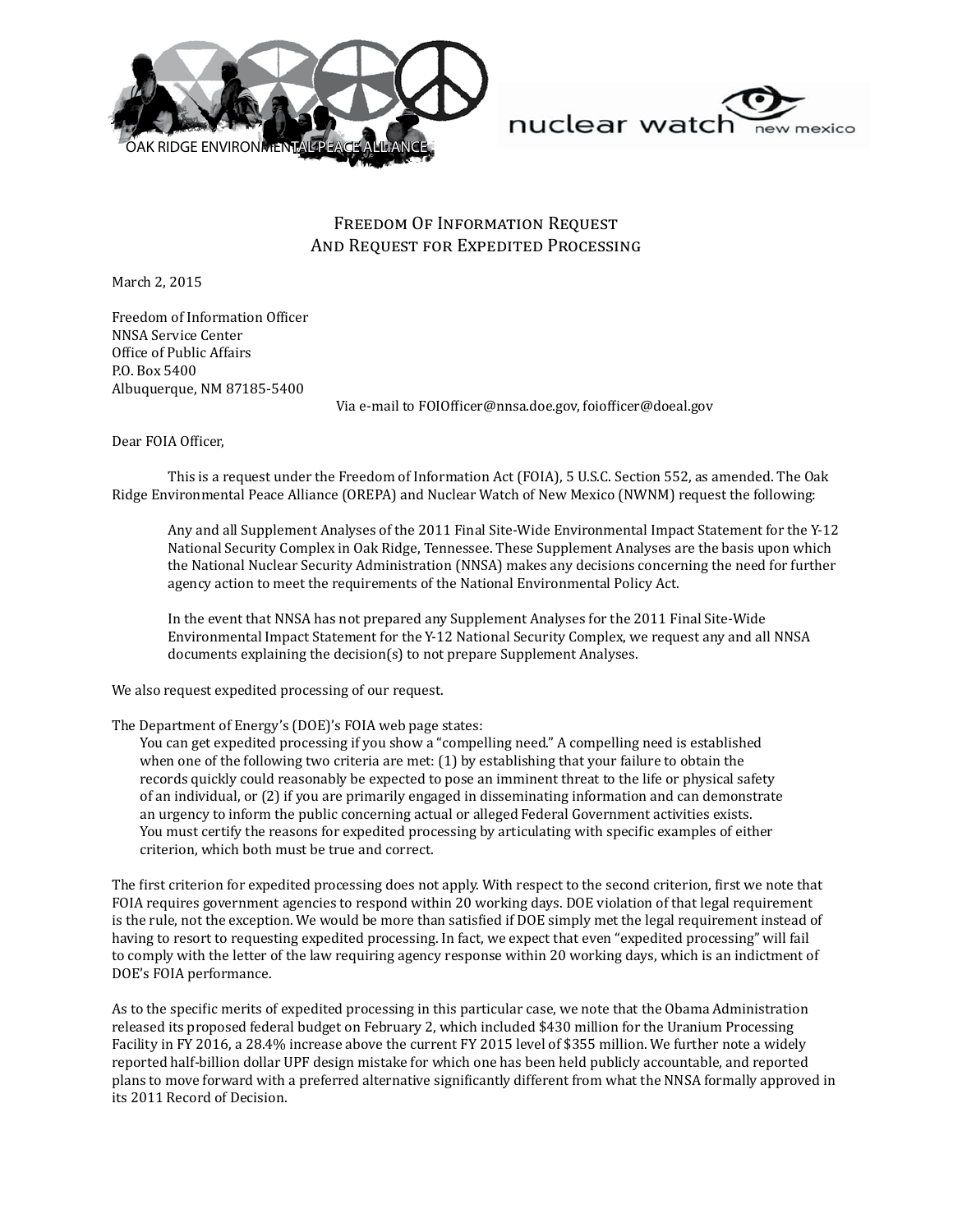The congressional authorization and appropriations processes are beginning imminently, which will directly impact the UPF. OREPA and Nuclear Watch NM are nonprofit organizations "primarily engaged in disseminating information." We believe there is urgency in informing both Congress and the public of the status of UPF's compliance or not with the National Environmental Policy Act given reported substantial changes to the preferred alternative and new environmental information. Determination of UPF's NEPA status could also help guard against further waste of taxpayers' money. For these reasons, which we believe are true and correct, we request expedited processing of our FOIA request.

If and when our FOIA request is honored, any redactions or use of FOIA exemptions must be applied individually to the text in question, with the number of the claimed exemption used for each.

As a reminder, President Obama's Freedom of Information Act Memorandum For The Heads Of Executive Departments And Agencies states, "All agencies should adopt a presumption in favor of disclosure, in order to renew their commitment to the principles embodied in FOIA, and to usher in a new era of open Government. The presumption of disclosure should be applied to all decisions involving FOIA." (http://www.whitehouse.gov/the\_ press\_office/FreedomofInformationAct/)

We request an unlocked electronic format (e.g. PDF or Word) of these documents, as provided for by 5 U.S.C. § 552, (a)(3), which states:

(B) In making any record available to a person under this paragraph, an agency shall provide the record in any form or format requested by the person if the record is readily reproducible by the agency in that form or format. Each agency shall make reasonable efforts to maintain its records in forms or formats that are reproducible for purposes of this section.

(C) In responding under this paragraph to a request for records, an agency shall make reasonable efforts to search for the records in electronic form or format, except when such efforts would significantly interfere with the operation of the agency's automated information system.

In the event that an electronic version(s) is not available, we then request paper copy(ies) of this document(s). However, we consider that event unlikely since a document will almost always first be created electronically to begin with.

If you regard this information as exempt from required disclosure under the Act, NWNM and OREPA request that you exercise your discretion to disclose them nevertheless. If the document(s) includes classified or otherwise restricted information and the volume of this material makes a lengthy declassification review necessary, NWNM and OREPA request the prompt release of all elements of the document portions marked 'Unclassified,' 'For Official Use Only,' or 'Declassified.' Additionally, NWNM and OREPA request that the remaining classified portions undergo a careful review for the purpose of declassification, in whole or in part, and that you release to NWNM and OREPA all reasonably segregated portions of the classified record, except those portions which would actually damage national security.

NWNM and OREPA further request that you disclose these materials as they become available to you without waiting until all the documents have been assembled.

As you know, an agency cannot rely simply on the markings of a document to deny its release. In order for a document to be withheld under Exemption 1 of FOIA, it must be reviewed and found to be properly classified pursuant to both procedural and substantive criteria found in the governing Executive Order, E.O. 12356. See Conf. Rep., H.R. Rep. No. 1380 (Freedom of Information Act Amendments), 93rd Cong., 2d Sess. 6 (1974); see also Lesar v. Department of Justice, 636 F. 2d 472, 483 (D.C. Cir. 1980); Allen v. CIA, 636 F. 2d 1287, 1291 (D.C. Cir. 1980). This requires an actual, substantive review of the materials and their classification markings. E.O. 12356, Section 3.4, Mandatory Review for Declassification.

Should you elect to invoke an exemption to the FOIA, NWNM and OREPA will require in your full or partial denial letter sufficient information to appeal the denial. In accordance with the minimum requirements for administrative due process, this information should include: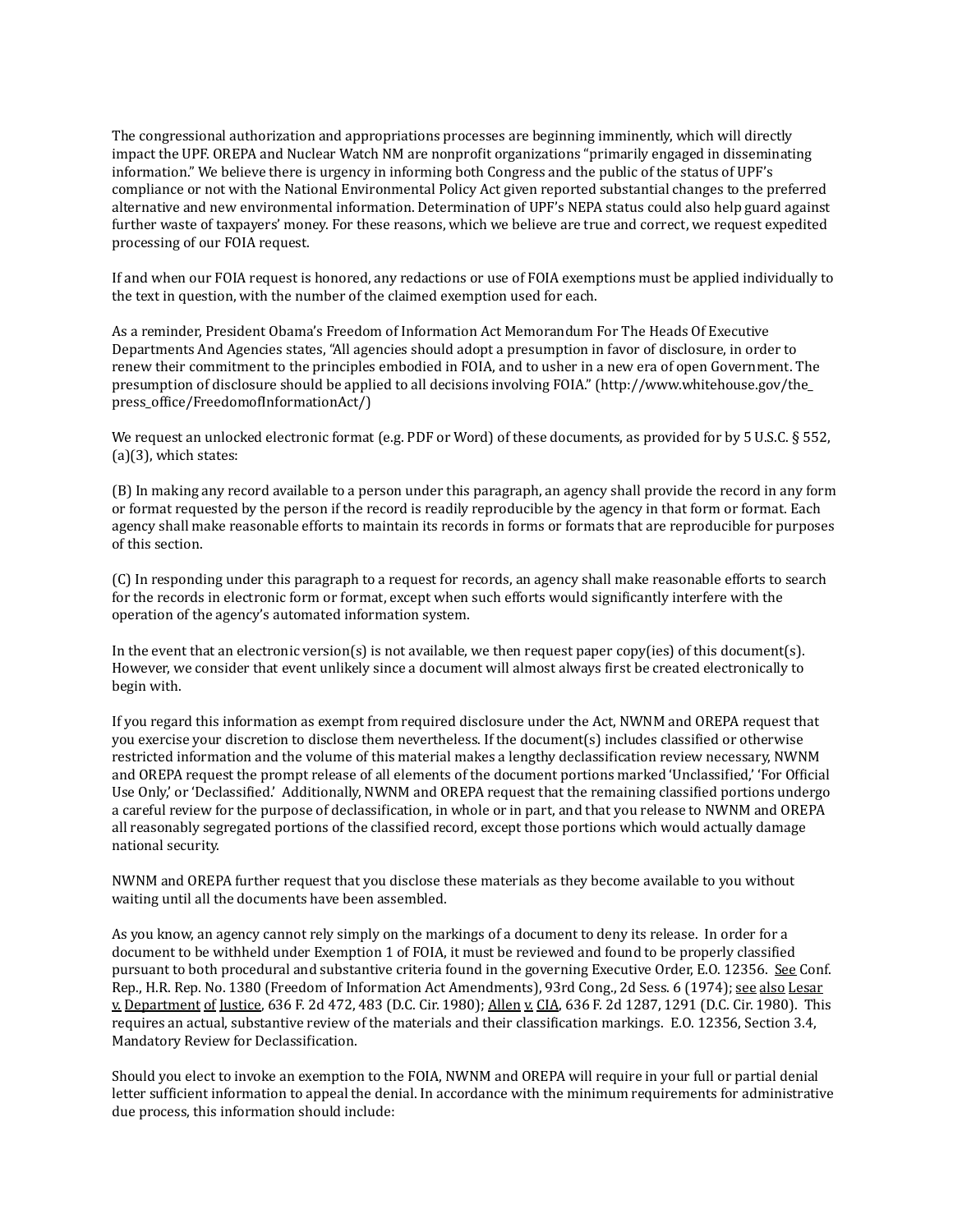1. Basic factual material, including the originator, date, length, and addresses of the withheld items.

2. Explanations and justifications for denial, including the identification of the procedural category of E.O. 12356 under which the withheld document or portions of the document was found to be subject to classification, at what level the entire document was ultimately classified and the nature and variety of the document's portionmarking and, most importantly, explanations of how each exemption fits the withheld material.

NWNM and OREPA are non-profit, tax-exempt, public policy research and information environmental organizations. NWNM and OREPA make information available to thousands of citizens by means of its numerous and varied publications, educational programs, and public-interest litigation. The information disclosed pursuant to the request will be made directly available to the public and others engaged in policy analysis and research, including historians, area specialists, and journalists.

In the recent past, the Department of Energy has, as a matter of course, sent a letter asking for clarification of the following:

1. Whether the subject of the requested record(s) concerns "the operations or activities of the government;"

2. Whether the disclosure is "likely to contribute" to an understanding of government operations or activities;

3. The contribution to an understanding by the general public of the subject likely to result from disclosure, taking into account one's ability and intent to disseminate the information to the public in a form that can further understanding of the subject matter;

4. Whether the disclosure is likely to contribute "significantly" to public understanding of government operations or activities;

5. Whether the requester has a commercial interest that would be furthered by the requested disclosure; and if so

6. The primary interest in disclosure: Whether the magnitude of the identified commercial interest of the requester is sufficiently large, in comparison with the public interest in the disclosure, that disclosure is "primarily in the commercial interest of the requester."

In order to save time and help expedite our request, NWNM and OREPA herein respond to the above questions in sequential order. This will also help your office clarify any questions you may have regarding OREPA and NWNM's eligibility for FOIA fee waivers or reductions under 10 CFR 1004.9(a)(8). Furthermore, it should assist your office in speedy compliance and consideration of this FOIA request, as required by 5 U.S.C. Section 552, as amended.

OREPA and NWNM's answers are as follows:

1) All information requested in this FOIA is for information directly related to federal Department of Energy (DOE) activities. Therefore, our request indisputably concerns "the operations or activities of the government." Further, documents generated by DOE management contractors are "owned" by the federal government and therefore fall under this request (e.g., see LANL management contract #W-7405-ENG-36/Mod M440/M507, §I.067 and NM CIVIL NO. 97-1412 DJS/WWD "Los Alamos Study Group vs. Dept. of Energy"). Additionally, the fact that a requested document may have been generated by a contractor, rather than by the federal government itself, does not excuse any delay to the fulfillment of our request.

2) DOE activities are of concern to many citizens, yet it is an area where public information is often lacking or inadequate. This FOIA request will enable the public and their advocates to better understand DOE activities.

3) NWNM and OREPA are in an excellent position to aid the public in its understanding of government activities, particularly with respect to DOE facilities in New Mexico and Tennessee. Our most effective means of information dissemination is through our web sites (www.nukewatch.org and www.orepa.org) that receive 1,000,000+ visits a year. In order to better inform the public, NWNM and OREPA post fact sheets analyzing federal and state policies on its web site. We also publish and distribute newsletters to the public. Additionally, we often work closely with regional and national journalists so that they can inform the public through their publications. The information received under this FOIA will be reviewed and presented to the public through any or all of these means.